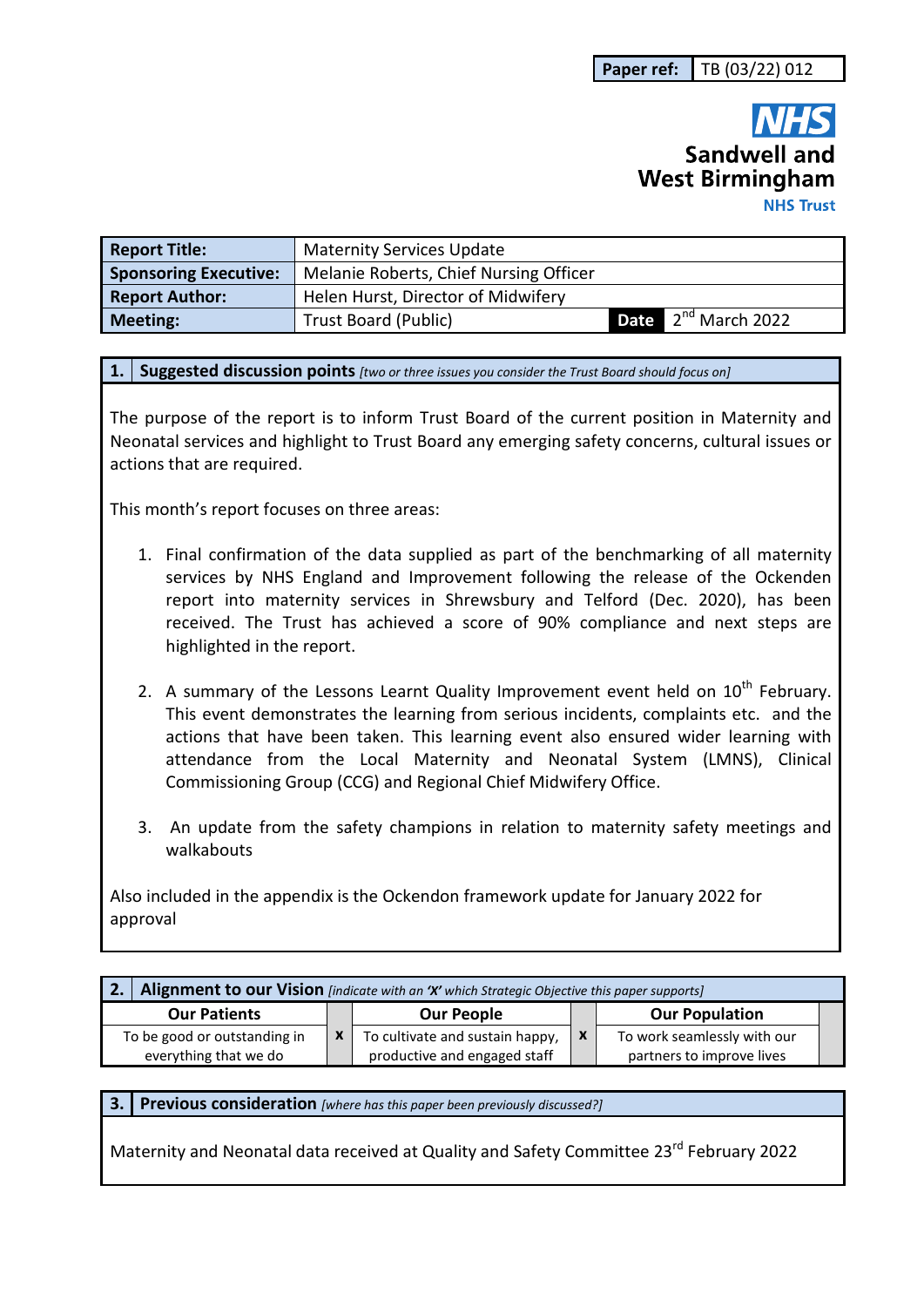| 4. | Recommendation(s)                                                                                  |  |  |  |  |
|----|----------------------------------------------------------------------------------------------------|--|--|--|--|
|    | The Trust Board is asked to:                                                                       |  |  |  |  |
|    | a.   ACCEPT the Ockenden benchmarking rating and acknowledge next steps                            |  |  |  |  |
|    | <b>b.</b> DISCUSS the shared learning event feedback and the benefits of positive exposure for the |  |  |  |  |
|    | service                                                                                            |  |  |  |  |
|    | <b>APPROVE</b> the oversight Framework                                                             |  |  |  |  |

| <b>5.</b> Impact <i>[indicate with an 'X' which governance initiatives this matter relates to and where shown elaborate]</i> |  |                   |              |  |  |  |                                  |
|------------------------------------------------------------------------------------------------------------------------------|--|-------------------|--------------|--|--|--|----------------------------------|
| Trust Risk Register                                                                                                          |  |                   |              |  |  |  |                                  |
| Board Assurance Framework                                                                                                    |  |                   |              |  |  |  |                                  |
| <b>Equality Impact Assessment</b>                                                                                            |  | Is this required? | v            |  |  |  | $N \mid x$ If 'Y' date completed |
| Quality Impact Assessment                                                                                                    |  | Is this required? | $\mathsf{v}$ |  |  |  | $N \times$ If 'Y' date completed |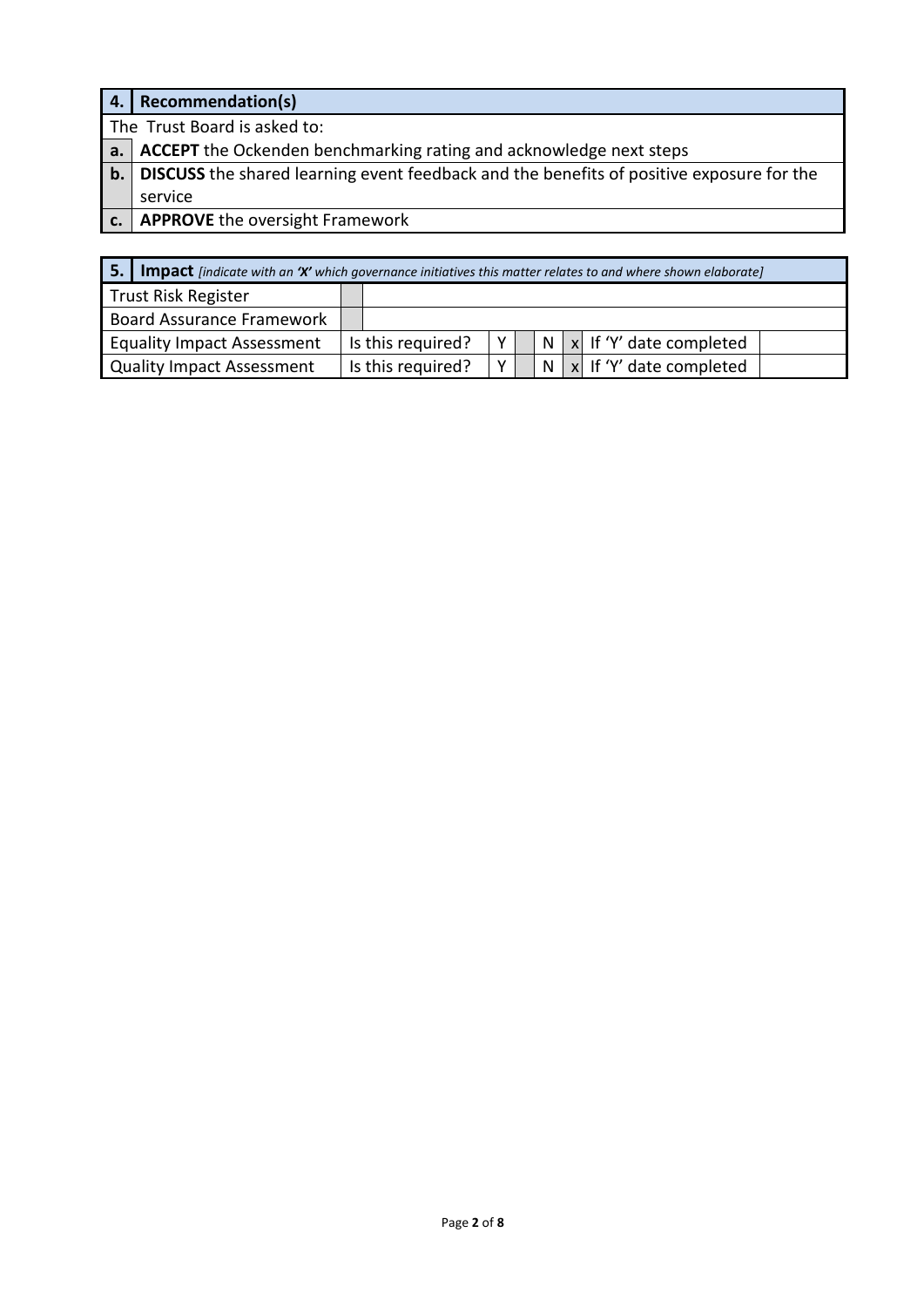#### **SANDWELL AND WEST BIRMINGHAM HOSPITALS NHS TRUST**

# **Report to Trust Board: 2nd March 2022**

#### **Maternity Services Update**

#### **1. Introduction**

1.1 Maternity and Neonatal services continue to be held to account with the release of further publications. Key to driving improvements is Board level oversight for maternity and neonatal services, which are fundamental to quality improvement, and ensure transparency and safe service provision.

#### **2. Ockenden Benchmarking Update**

2.1 Final confirmation of the data supplied as part of the benchmarking of all maternity services by NHS England and Improvement (NHSE/I) following the release of the Ockenden report into maternity services in Shrewsbury and Telford (Dec. 2020), has been received. The Trust has achieved an initial score of 92% compliance against the 7 immediate essential actions and the workforce action, as seen below in table 1.

| <b>SANDWELL AND WEST</b>    |
|-----------------------------|
| <b>BIRMINGHAM HOSPITALS</b> |
| <b>COMPLIANCE</b>           |
| 100%                        |
| 94%                         |
| 83%                         |
| 93%                         |
| 100%                        |
| 89%                         |
| 86%                         |
| 90%                         |
| 92%                         |
|                             |

#### **Table 1**

- 2.2 Areas that required improvement to achieve were based around introduction of roles, collaboration with the maternity voices partnership and assurance of financial specifications. These requirements are all being actioned or completed.
- 2.3 In preparation for the release of further reports regarding maternity services this year, (Ockenden 2 and Kirkup, East Kent) services have been requested to complete an assurance assessment tool. This includes the submission against Ockenden and an update on the position against the original Kirkup report into Morecombe bay (2015). The progress against this will be brought to Board next month in alignment with the request from NHSE/I. To ensure local system oversight this will also be shared with the LMNS and Integrated Care System.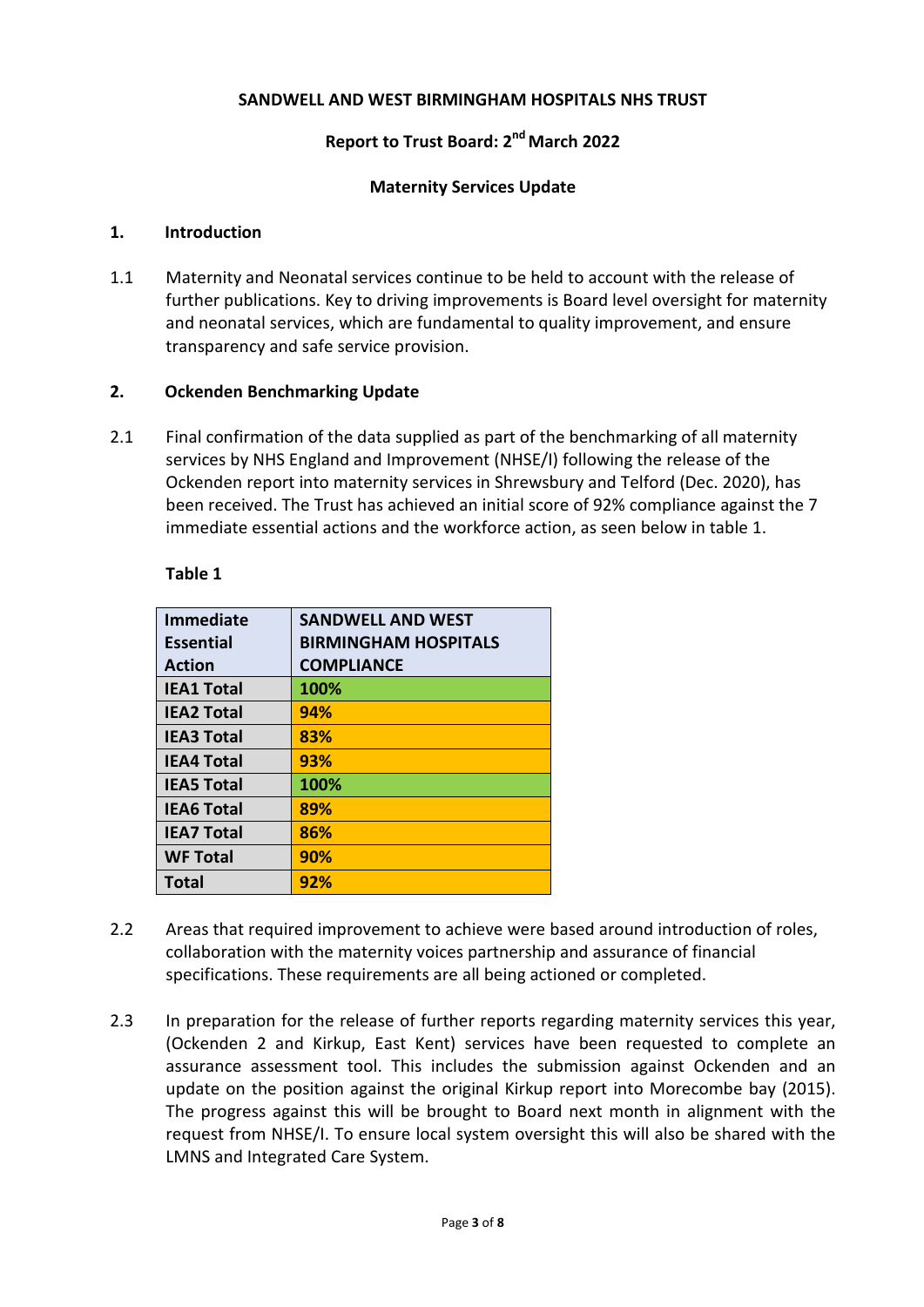# **3. Lessons Learnt Quality Improvement event**

The Quality Improvement Half Day (QIHD) on 10 February 2022 was dedicated to a review of the maternity incidents that took place in 2021. The event was opened by Mel Roberts, Chief Nursing Officer, who highlighted the amount of work that has been achieved within maternity in their work to learn from incidents, in order to identity good practice and areas of development. Delegates from within the service were joined by those from across the Black Country, Clinical Commissioning Group and representation of the Regional Chief Midwifery office. The team feel proud to work at SWB as they feel that there is an excellent multidisciplinary team approach and positive approach to continually striving for improvement.

# 3.1 **Health Services Investigation Branch**

3.1.1 The Health Services Investigation Branch (HSIB) achieved national coverage for maternity investigations in April 2019. The criteria for reporting to HSIB includes: term intrapartum stillbirths, early neonatal death, babies with potential severe brain injury and maternal deaths. All HSIB cases are automatically classified as SIs. In 2021, there were 12 cases reported to HSIB. The categories of investigations carried out at the Trust are in line with those carried out nationally, with babies who are cooled as the majority of cases, then intrapartum stillbirths. Recommendations within HSIB reports are themed. Of the top five recommendations, the Trust has the same four as those nationally, namely: fetal monitoring, clinical assessment (continual re-evaluation of a mother's care pathway), clinical oversight (effective team work and good communication), and guidance (practicing in accordance to guidelines). The fifth recommendation for the Trust is risk assessment, whereas for nationally it is escalation. Risk assessment at each contact was also identified in Ockenden and is something that Trust must ensure that we are undertaking in order to have early identification of any risks and then implement appropriate measures to reduce the risk. This is an ongoing piece of work that the governance team are leading on with the service teams.

## 3.2 **Feedback from Services Users and national bodies**

3.2.1 Maternity services at the Trust were rated by the Care Quality Commission (CQC) as 'Good' in July 2021. Their report stated that 'the service managed safety incidents well. Staff recognised and reported near misses. Managers investigated incidents and shared lessons with the whole team and wider services.' Feedback was obtained from the Maternity Voices Partnership where a new Mum wrote 'I can't stop talking about my incredible experience.' Feedback from trainees stated that they felt well supported in the unit.

## 3.3 **Lessons learned from major obstetric haemorrhage (MoH)**

3.3.1 In 2021 there were 62 cases of postpartum haemorrhage of over 2 litres. Of these, 32 were caesarean sections and 24 were normal vaginal births. Two cases were presented, one where a case was managed well and one where there were missed opportunities to reduce the potential impact of the incident. A summary of the lessons learned included: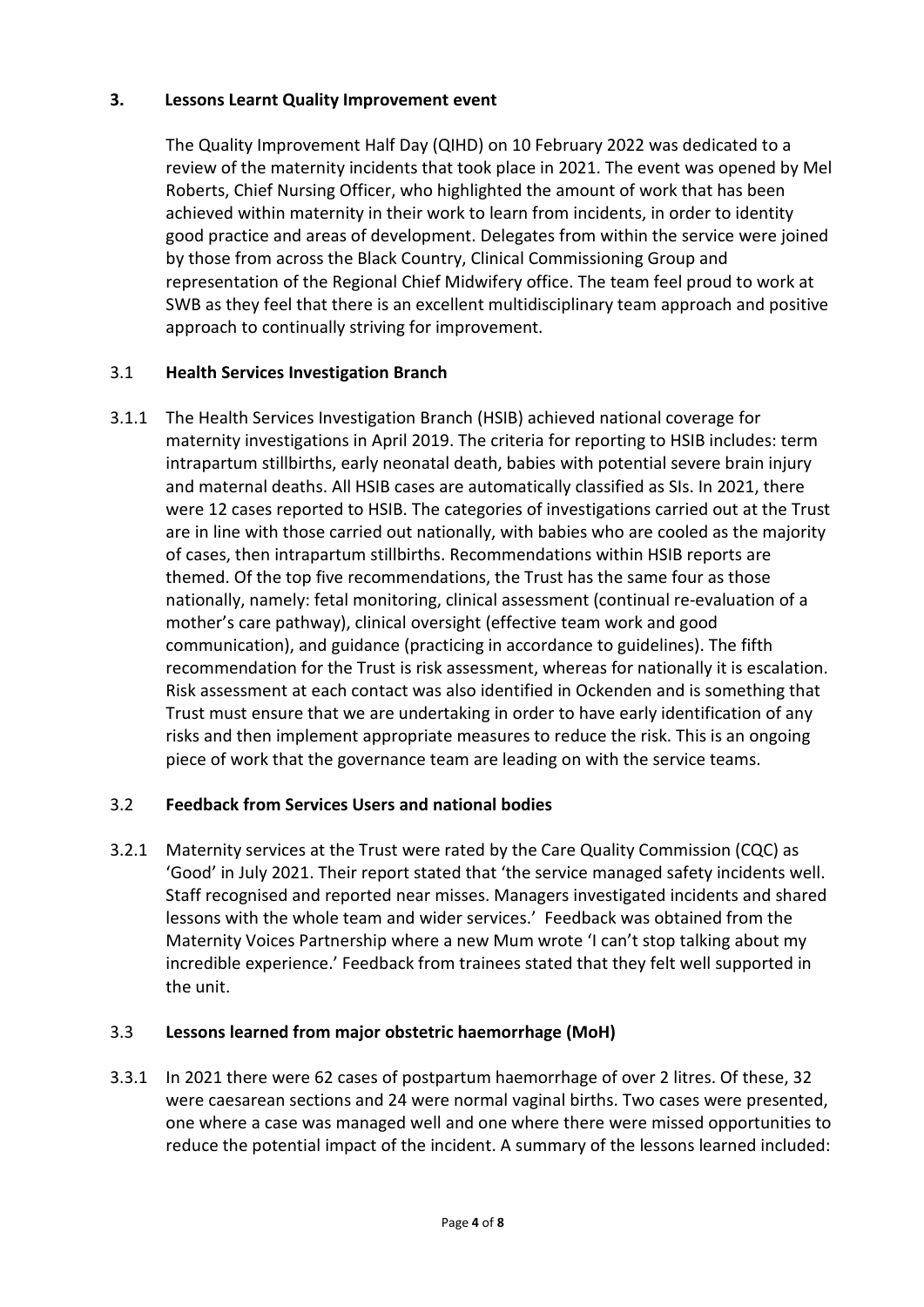antenatal management of haemoglobin, calling for help early, early administration of uterotonics, accurate measurement of blood loss, clear documentation of events

# 3.4 **Lessons learned from effective CTG (electronic fetal monitoring) management**

3.4.1 Two cases were presented, one where a case was managed well and one where there were missed opportunities for early intervention. Notable practice included provision of antenatal care in line with local and national guidelines, clear fluid management and good multidisciplinary working. Areas for development included: fresh eyes in labour, delay in recognition of a CTG with abnormalities, importance of recording cord gases and sending placentas for histology.

## 3.5 **Lessons learned from mortality and morbidity**

3.5.1 There were no maternal deaths in 2021. Lessons from cases of eclampsia, bladder injury and ITU admissions (mainly due to Covid-19), demonstrated early escalation, appropriate management with senior input and how lessons are shared through multidisciplinary team meetings, newsletters and 1:1s. In terms of perinatal morbidities, which include shoulder dystocia and term admissions to neonatal unit, themes identified included: failure to look at the whole clinical picture, wrong categorisation of CTG, failure to provide intra uterine resuscitation and lack of documentation.

#### 3.6 **Action plans from investigations**

3.6.1 Actions all have a named person and a time scale. Actions are monitored by the Risk Team. Examples were provided of action plans from investigation including the development of a maternal tachycardia pathway for the community. There is continual emphasis on fluid balance management with trolley dashes and audits. The Risk Team have created a 'Pledge to Patient Safety' folder with safety themes, which is stored on Labour Ward. This initiative helps to make the staff aware of lessons learned.

## 3.7 **Civility saves lives**

3.7.1 Human factors have been highlighted as contributory factors of clinical incidents. The 2014 MBBRACE report highlighted human factors. Morecombe Bay report described the repeated instances of failure to communicate important clinical information about patients and highlighted that working relationships between staff groups were extremely poor. The 2015 Each Baby Counts report focussed on human factors. The report highlighted 'individual' (situational awareness, stress and fatigue) and 'team' (intra and inter-professional communications and team relationships) factors. It was reported that the common theme in the well managed incidents was good multidisciplinary working. To demonstrate the importance of communication, the TEDX talk by Dr Chris Turner (ED Consultant, UHCW) was shown. This demonstrates the importance of respect, professional courtesy and valuing each other. Civility between team members creates a sense of safety and is the key ingredient of great teams.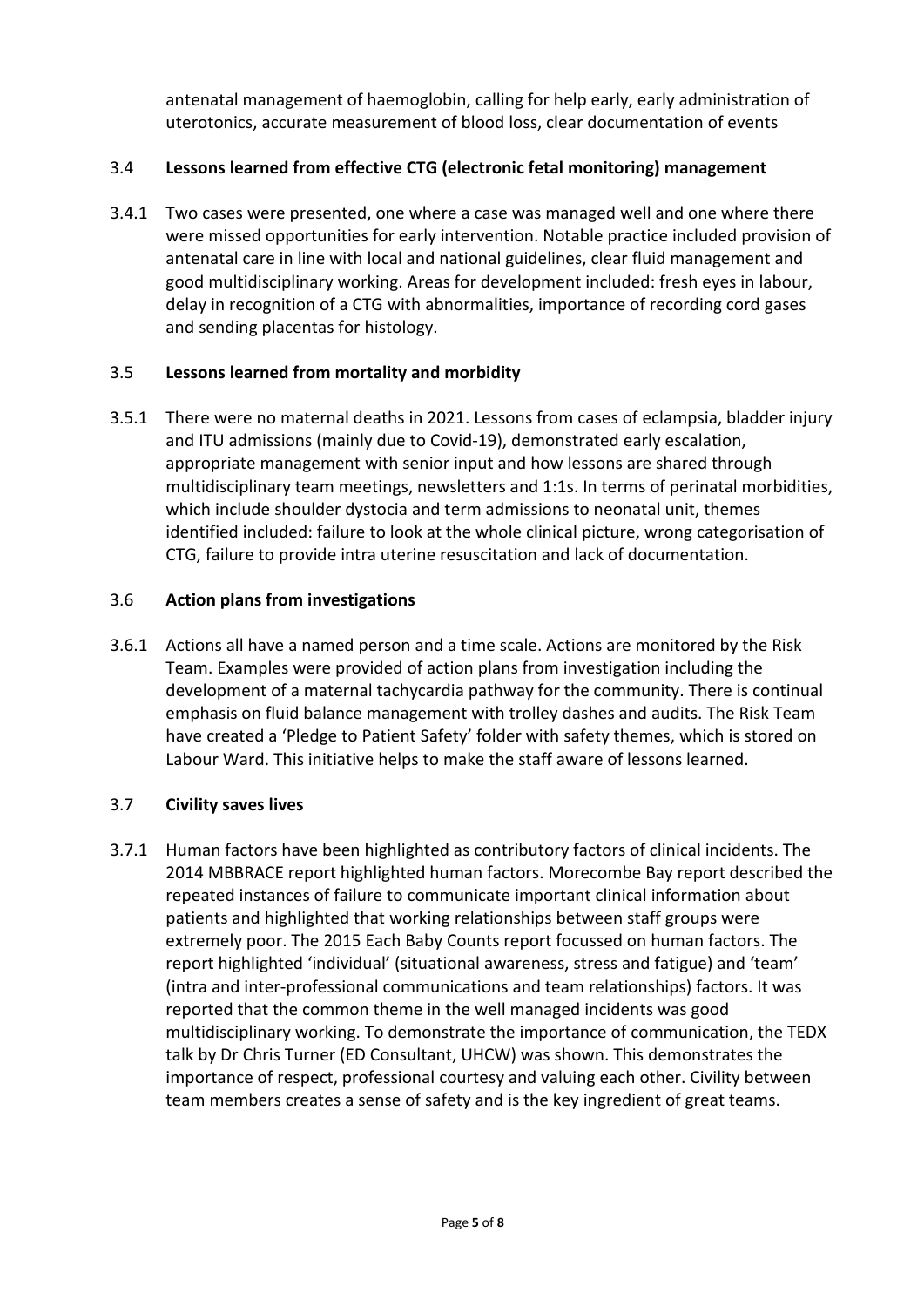# **4. Safety Champion Update**

4.1 Our regular monthly meeting took place with Professor Thomas as the new maternity NED safety champion, providing additional challenge to the maternity team based on her clinical expertise as a GP as well as extensive leadership experience. Actions from previous month were reviewed and we were pleased to hear of the progress with the fluid audit and recruitment in neonates and maternity. Dashboard data on births, caesarean section rate and time to category one section were reviewed and the improvement in the later point noted. Stillbirth (1) and neonatal mortality (0) were low (perinatal mortality 2.3/1000 births) while bookings and births remain high. Progress with the safety champion teams in ward areas was provided with a full report due on future plans and delivery of this component. Time has not permitted a champion walkabout yet this month.

## **5. Summary**

5.1 Ensuring transparency and oversight of maternity services is a key element from the Ockenden report and essential for improving outcomes and reducing health inequalities. Work continues to support the continuum of service and workforce improvements.

## **6. Recommendations**

- 6.1 The Trust Board is asked to**:** 
	- a. **ACCEPT** the Ockenden benchmarking rating and acknowledge next steps
	- b. **DISCUSS** the shared learning event feedback and the benefits of positive exposure for the service
	- c. **APPROVE** the oversight Framework

## **Annex 1: Ockendon Oversight Framework**

Helen Hurst Director of Midwifery

February 2022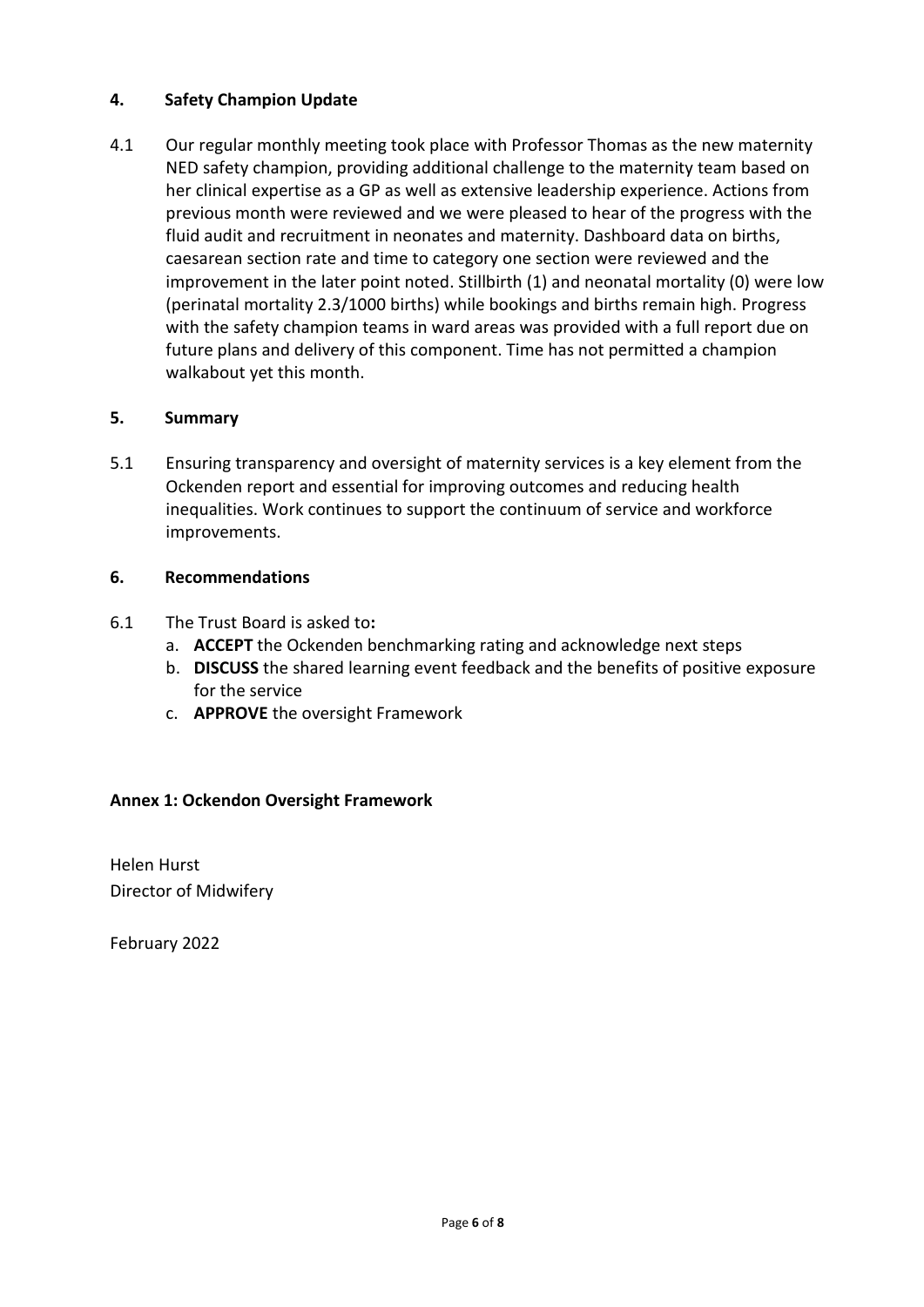# **Summary Table**

| <b>Data Measures</b>              | <b>Summary</b>                        | <b>Key Points</b>                           |
|-----------------------------------|---------------------------------------|---------------------------------------------|
| Findings of review of all         | All relevant cases have               | Quarterly PMRT report provided to Trust     |
| perinatal deaths using the real   | reported<br>been<br>to                | board, via Quality and Safety Committee.    |
| time data monitoring tool         | MBRRACE.<br>Perinatal                 |                                             |
|                                   | Mortality<br>Review<br>Tool           |                                             |
|                                   | (PMRT) reviews, meeting               |                                             |
|                                   | CNST requirements.                    |                                             |
| Findings of review all cases      | 1 case referred for                   | Cases included in the Quality and Safety    |
| eligible for referral to Health   | investigation. 5 cases                | Committee report and discussed at           |
| Services Investigation Branch     | active within the process.            | monthly Safety Champion meeting.            |
| (HSIB)                            |                                       | Themes and lessons learnt embedded          |
|                                   |                                       | across the service and incorporated into    |
|                                   |                                       | professional study days.                    |
| The number of incidents logged    | 2 cases were escalated                | Weekly multi-disciplinary incident          |
| graded as moderate or above       | for moderate harm. 1 for              | review/learning meeting in place within     |
| and what action being taken.      | NNU and 1 for maternity               | the service.                                |
| Training compliance for all staff | Training against core                 | Professional training database (core        |
| groups in maternity, related to   | competency framework                  | competency framework) monitored by          |
| the core competency               | remains above expected                | education team.                             |
| framework and wider job           | target of 90%.                        | CNST requirement of 90% MDT compliance      |
| essential training.               |                                       | on track                                    |
| Minimum safe staffing in          | 100% compliance with                  | Birth rate plus assessment currently        |
| maternity services, to include    | obstetric labour ward                 | entrain.                                    |
| obstetric cover on the delivery   | cover.                                | Task & finish groups commenced in           |
| suite, gaps in rotas and          | Midwifery safe staffing               | Community midwifery workforce review.       |
| minimum midwifery staffing,       | analysis included in                  | Member of National Pilot of Recruitment     |
| planned vs actual prospectively   | Quality and Safety report,            | and Retention.                              |
|                                   | average fill rate for                 |                                             |
|                                   | inpatient (midwifery and<br>NNU) 98%. |                                             |
|                                   |                                       |                                             |
| Service User Voice feedback       | Feedback collated from                | Themes from complaints are clinical         |
|                                   | FFT, complaints, PALS,                | treatment and attitudes and behaviours.     |
|                                   | local surveys and                     | Several compliments have also been          |
|                                   | <b>Maternity Voices</b>               | received. FFT response rates remain low,    |
|                                   | Partnership (MVP)                     | work to increase ongoing. A wealth of       |
|                                   |                                       | feedback is being captured by the EDI lead. |
|                                   |                                       | Actions arise out of feedback to support a  |
|                                   |                                       | culture of "you said, we did" evidence of   |
|                                   |                                       | which is in all areas. Also captured in     |
|                                   |                                       | perfect ward.                               |
| Staff feedback from frontline     | Walkabout schedule by                 | Included in report                          |
| champions and walk-abouts         | <b>Executive safety</b>               |                                             |
|                                   | champion                              |                                             |
| HSIB/NHSR/CQC or other            | Nil received                          | Nil received                                |
| organisation with a concern or    |                                       |                                             |
| request for action made           |                                       |                                             |
| directly with Trust               |                                       |                                             |